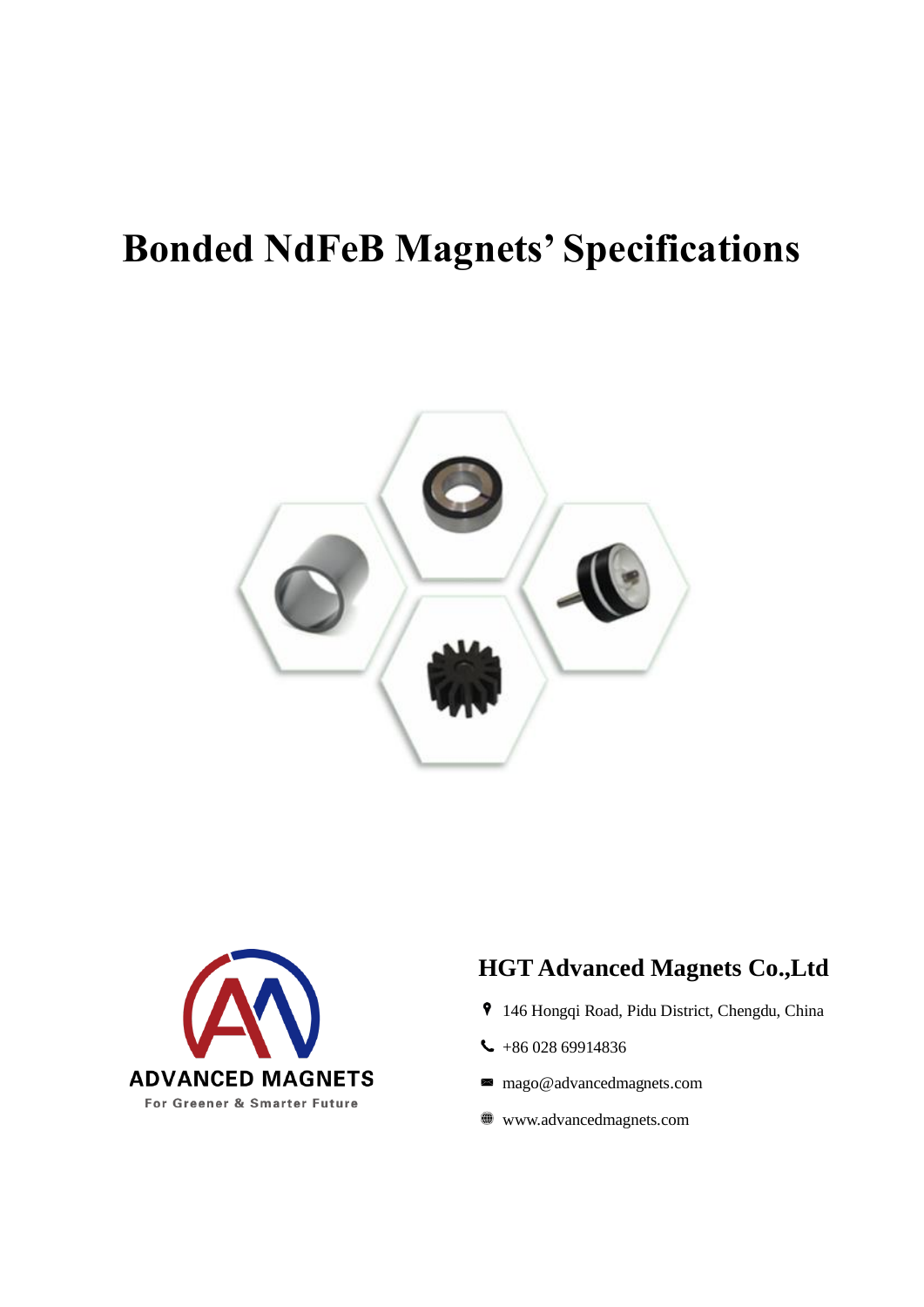

| Grade     | $B_r$       |               | $H_{cb}$    |         | $H_{cj}$  |          | $(BH)_{max}$  |          | $T_{\rm w}$          |
|-----------|-------------|---------------|-------------|---------|-----------|----------|---------------|----------|----------------------|
|           | kGs         | $\mathbf T$   | kOe         | kA/m    | kOe       | kA/m     | <b>MGOe</b>   | $kJ/m^3$ | $^{\circ}\mathrm{C}$ |
| $HGT-12$  | $7.0 - 7.6$ | $0.70 - 0.76$ | $5.5 - 6.5$ | 438-517 | $8 - 11$  | 637-875  | $10.0 - 11.0$ | 80-88    | $\leq 160$           |
| $HGT-11$  | $6.7 - 7.3$ | $0.67 - 0.73$ | $5.3 - 6.0$ | 422-478 | $8 - 11$  | 637-875  | $9.8 - 10.5$  | 78-84    | $\leq160$            |
| $HGT-10H$ | $6.2 - 6.8$ | $0.62 - 0.68$ | $5.4 - 6.0$ | 430-478 | $11 - 14$ | 875-1115 | 8.8-9.5       | 70-76    | $\leq180$            |
| $HGT-10$  | $6.5 - 7.1$ | $0.65 - 0.71$ | $5.2 - 6.0$ | 414-478 | $8-10$    | 637-796  | $9.0 - 9.7$   | 72-77    | $\leq160$            |
| HGT-9     | $6.3 - 6.9$ | $0.63 - 0.69$ | $5.0 - 5.8$ | 398-462 | $8 - 10$  | 637-796  | 8.6-9.3       | 68-74    | $\leq160$            |
| HGT-8H    | $6.0 - 6.6$ | $0.60 - 0.66$ | $4.8 - 5.8$ | 382-462 | $10-13$   | 796-1035 | $7.5 - 8.5$   | 60-68    | $\leq180$            |
| HGT-8     | $6.2 - 6.8$ | $0.62 - 0.68$ | $5.0 - 5.8$ | 398-462 | $8-10$    | 637-796  | $7.8 - 8.8$   | 62-70    | $\leq160$            |
| $HGT-7$   | 5.8-6.5     | $0.58 - 0.65$ | $4.4 - 5.2$ | 350-414 | $6 - 9$   | 478-716  | $7.0 - 8.0$   | 56-64    | $\leq160$            |
| HGT-6     | $5.3 - 6.0$ | $0.53 - 0.60$ | $3.7 - 4.6$ | 295-366 | $6-9$     | 478-716  | 5.9-6.8       | 47-54    | $\leq160$            |
| $HGT-5$   | $4.8 - 5.5$ | $0.48 - 0.55$ | $3.2 - 4.0$ | 255-318 | $5 - 8$   | 398-637  | $4.8 - 5.5$   | 38-44    | $\leq 160$           |
| HGT-4     | $4.2 - 5.0$ | $0.42 - 0.50$ | $2.8 - 3.6$ | 223-287 | $5 - 8$   | 398-637  | $3.5 - 4.5$   | 28-36    | $\leq 160$           |
| HGT-3     | $3.5 - 4.3$ | $0.35 - 0.43$ | $2.4 - 3.3$ | 191-263 | $5 - 8$   | 398-637  | $2.6 - 3.6$   | 21-29    | $\leq 160$           |
| $HGT-2$   | $3.0 - 3.8$ | $0.30 - 0.38$ | $2.0 - 3.2$ | 159-255 | $5 - 8$   | 398-637  | $1.9 - 3.0$   | 15-24    | $\leq160$            |

**Table** Ⅰ **Bonded NdFeB Magnets' Grades and Their Magnetic Properties**

Note:

∗ The data in the above table were samples' results tested at the temperature of 20 °C.

∗ The temperature coefficients of Br and Hcj are α(Br): -0.10~-0.12 %/°C and β(Hcj): -0.40~-0.60 %/°C, respectively.

∗ The above data are only for reference, magnets can be tailored according to customers' personalized requirements.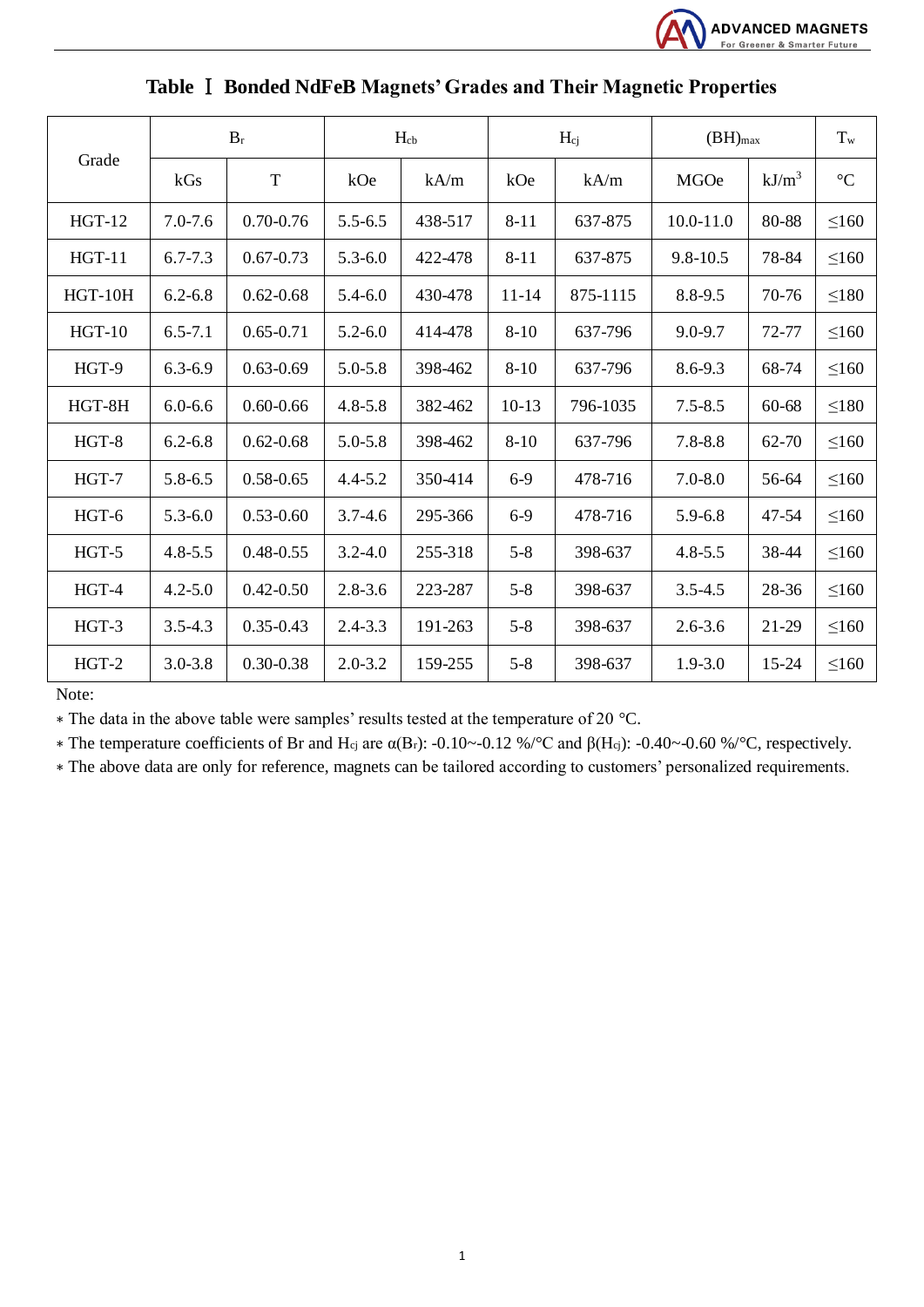## **Table** Ⅱ **Bonded NdFeB Magnets' Shapes**



Arc/Segment Magnets



Note:

∗ Other shapes of bonded NdFeB magnets can also be tailored according to customers' specific requirements.